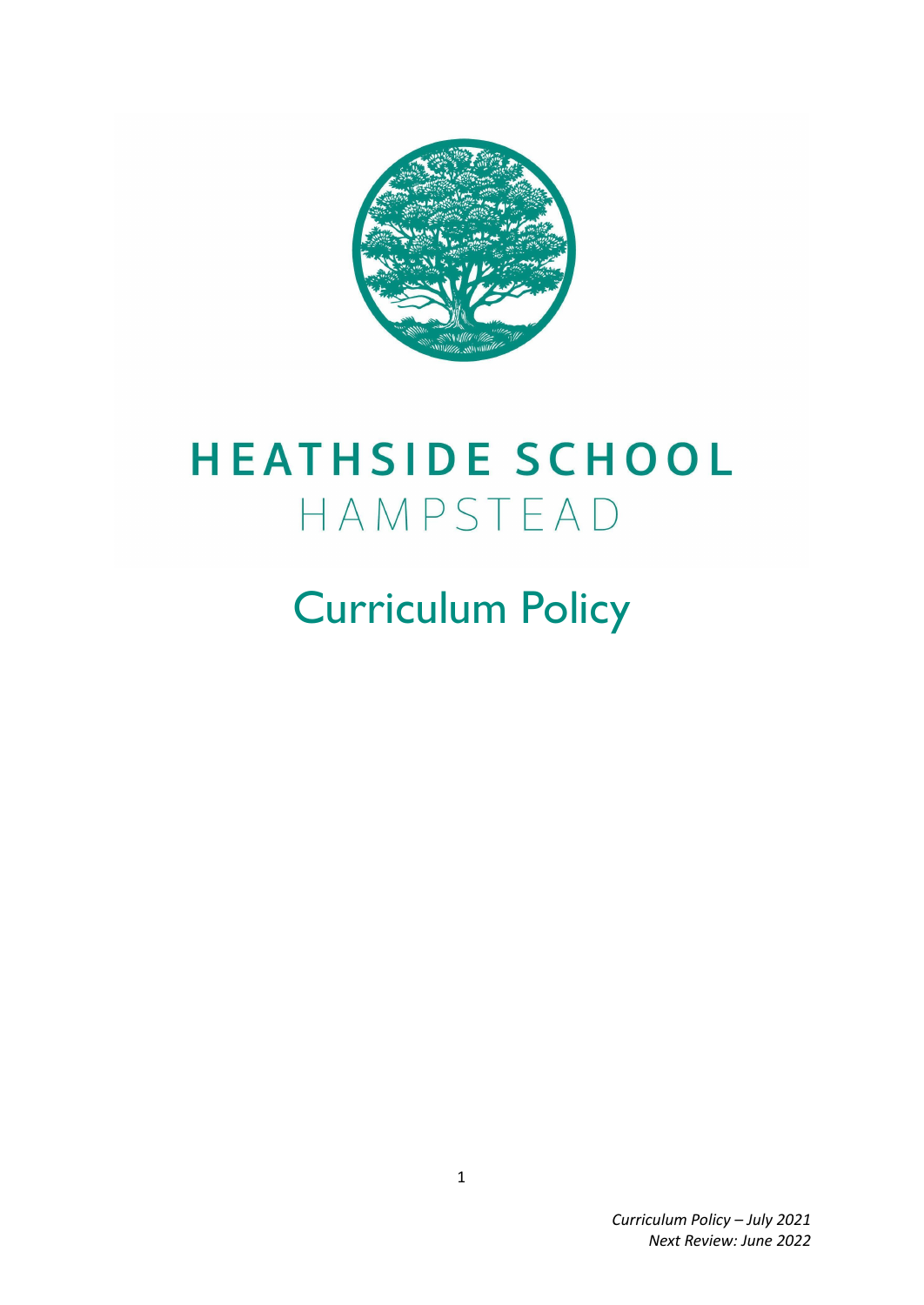# Introduction

At Heathside, our aim is for our pupils to become independent learners, who are able to explore their ideas within a curriculum which is relevant and engaging.As well as wanting our pupils to "know things", we also encourage them to weigh evidence, reflect on outcomes and apply their learning elsewhere.

The school is non-selective and takes account of the ability of every pupil, ensuring that each is challenged and his/her talents are fostered.When pupils leave Heathside, we want them to be knowledgeable independent thinkers who are well-prepared for the next stage of their education and, going forwards, into their adult lives.

Our Schemes ofWork have been developed by subject coordinators.They enable the delivery of a creative curriculum which takes into account the ages, abilities and needs of all our pupils, including more able children, pupils on our SEND Register, pupils with Individual Education Plans, or those with other needs such as having English as an Additional Language or responsibilities as a young carer.

The curriculum shadows the National Curriculum and offers a balanced range of subjects which allows pupils to acquire skills in:

- English
- Mathematics
- Science (Biology, Chemistry and Physics)
- French
- Spanish
- Latin
- Art
- Drama
- Geography
- History
- Classical Civilisation
- Music
- Physical Education
- Personal, Social, Health & Education (PSHE)
- Religious Studies
- Design &Technology

Alongside the core curriculum, pupils are also able to benefit from a wide range of extra-curricular activities.

At Heathside, we endeavour to bring the curriculum to life through cross-curricular, practical, real-life, fun and challenging activities that extend our pupils' thinking and skills.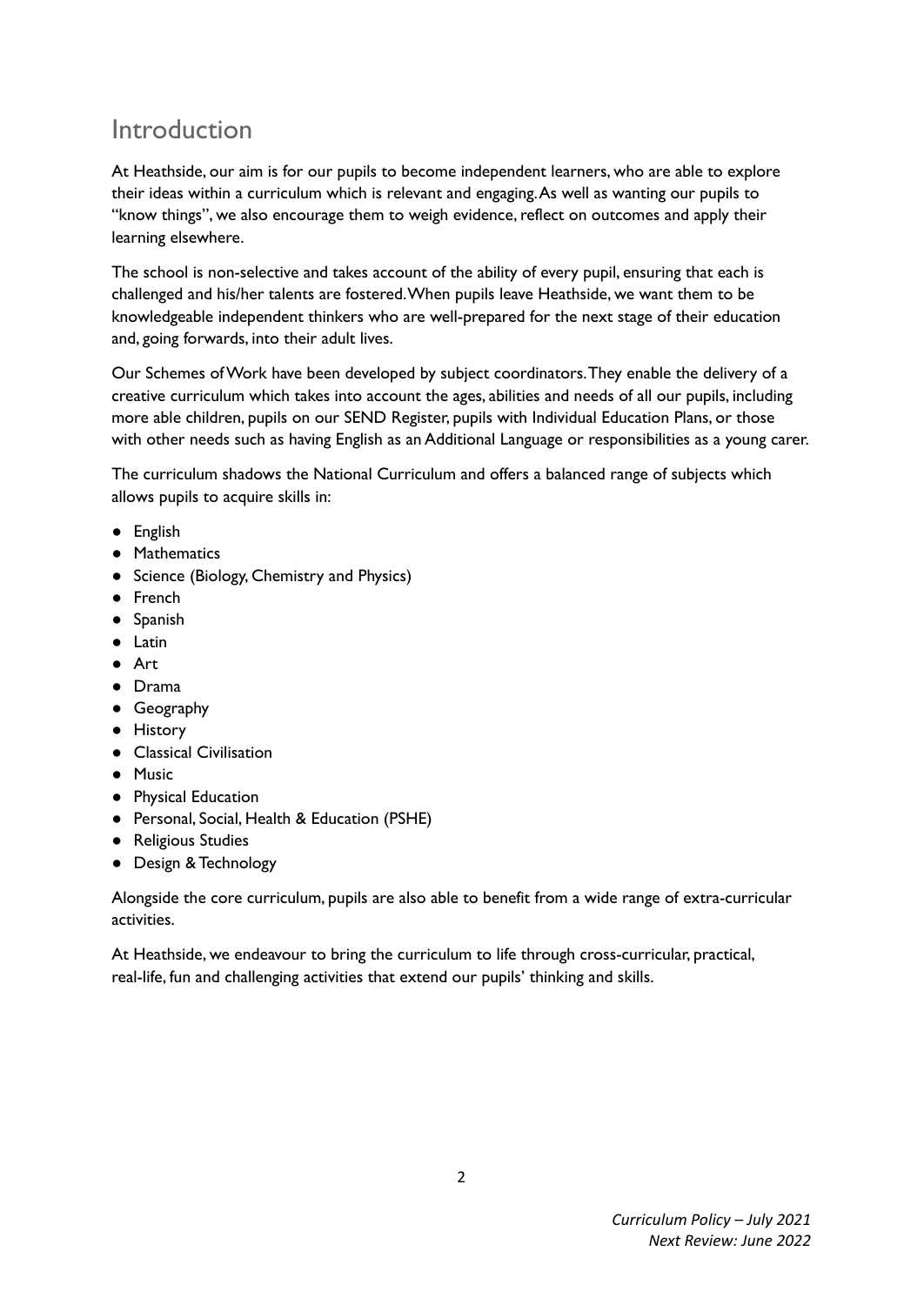# Blended Learning

To ensure that Heathside is prepared for any possible lock down situation, a blended learning approach will be taken.All homework for years 6-9 will be uploaded to the google classroom for the appropriate year group or subject, and where appropriate, lesson material, which will mean that learning is ready to be online again at any time if necessary. If lock down does happen, teaching will continue to follow the normal timetable, with lessons being delivered live by teachers through Google Meet to students at home, with work set through the Google classroom. For the younger pupils, material will be uploaded to google classroom when appropriate, and if a lockdown occurs, lessons will revert to being online through Google meets and Google Classroom.

# Extra-Curricular Activities

Through our Physical Education curriculum, pupils are able to develop both physically and socially.All pupils participate in weekly games, and alongside this, there are regular sports fixtures.Those naturally interested in sport are encouraged and fostered to develop their sporting talents to a high level.

The School Council develops leadership skills, teaches pupils about democratic processes and gives all pupils a voice in the running of the school.

We have popular and well-attended clubs in a range of subjects including Art, Design & Technology, Debating, Science, and Mathematics as well as a wide range of sporting options.

We also have a thriving Chess Club, which is run by external experts.

At Heathside, we make as much use of the many resources around us as possible, to enhance our delivery of the curriculum.This includes regular visits to the school by external professionals, making much use of nearby Hampstead Heath, and frequent other off-site visits.

For years 7-9,"drop downWednesdays" offer an additional range of activities, from 13+ mentoring and stretch lessons, to cool cookery classes.All students also take part in an additional sporting activity during this time, in a range of areas that are not necessarily part of the national curriculum offering, such as water polo or fencing.

Throughout the year, we also seek to emphasise particular topics and annual important events through:

- PSHE Kindness & FriendshipWeek
- Science Week
- Writing & ReadingWeek
- HandwritingWeek
- World Book Day
- Prose & Poetry Performance
- Black History Month
- ShakespeareWeek
- MathsWeek
- Sport ReliefWeek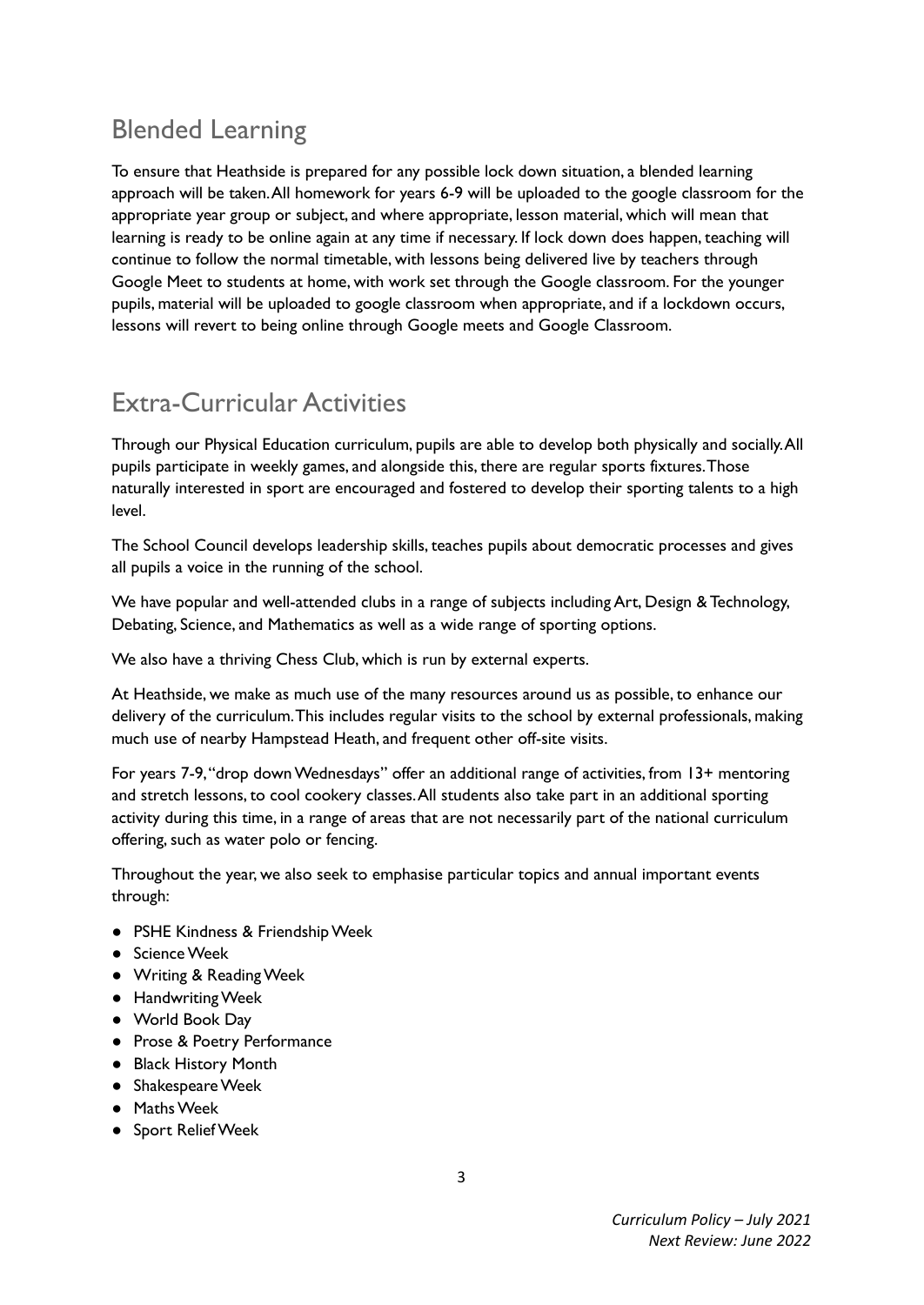# Homework / Independent Learning

We view homework as an important aspect of our pupils' learning and development. Our aim is to provide opportunities for pupils to think and work independently, away from the classroom, and to extend their knowledge. Homework also helps parents to have direct knowledge of their child's learning.

However, we do not seek to overburden our pupils with homework at the expense of family time; we believe the balance between study and home life is an important one which needs to be maintained.

# Monitoring and Assessment of the Curriculum

Teachers use a variety of methods to assess the progress of their pupils. Of course, at the most basic level, a primary assessment tool is the marking of pupils' work and the feedback given, which seeks to praise pupils on their understanding of learning objectives, as well as providing guidance and encouragement about how things could be improved, and targets for future progress.The requirements for teachers' marking can be found in our marking policy.

Regular book scrutinies are conducted throughout the year, to ensure that all pupils are receiving appropriate and timely feedback and guidance on the work they have completed during lessons and at home.

Alongside the day-to-day marking, all pupils are required to undertake some formal assessments during each year. For more information on this, please see the Assessment Policy.

Our Schemes or Work are also assessed regularly, to ensure they are up-to-date, remain relevant and continue to be in line with any changes to the National Curriculum. All scrutiny of books / Schemes ofWork is carried out by the most experienced members of our senior team.

For further information, see assessment policy.

# Values and Inclusivity in The Curriculum

We actively seek to include fundamental values within our curriculum, including:

- Democracy
- The Rule of Law
- Individual Liberty
- Rights and Responsibilities
- Respect
- Tolerance

It is our policy to respect those with different faiths or no faith.Throughout the year, we celebrate world events such as Christmas, Hanukkah, Eid, Diwali and Santa Lucia.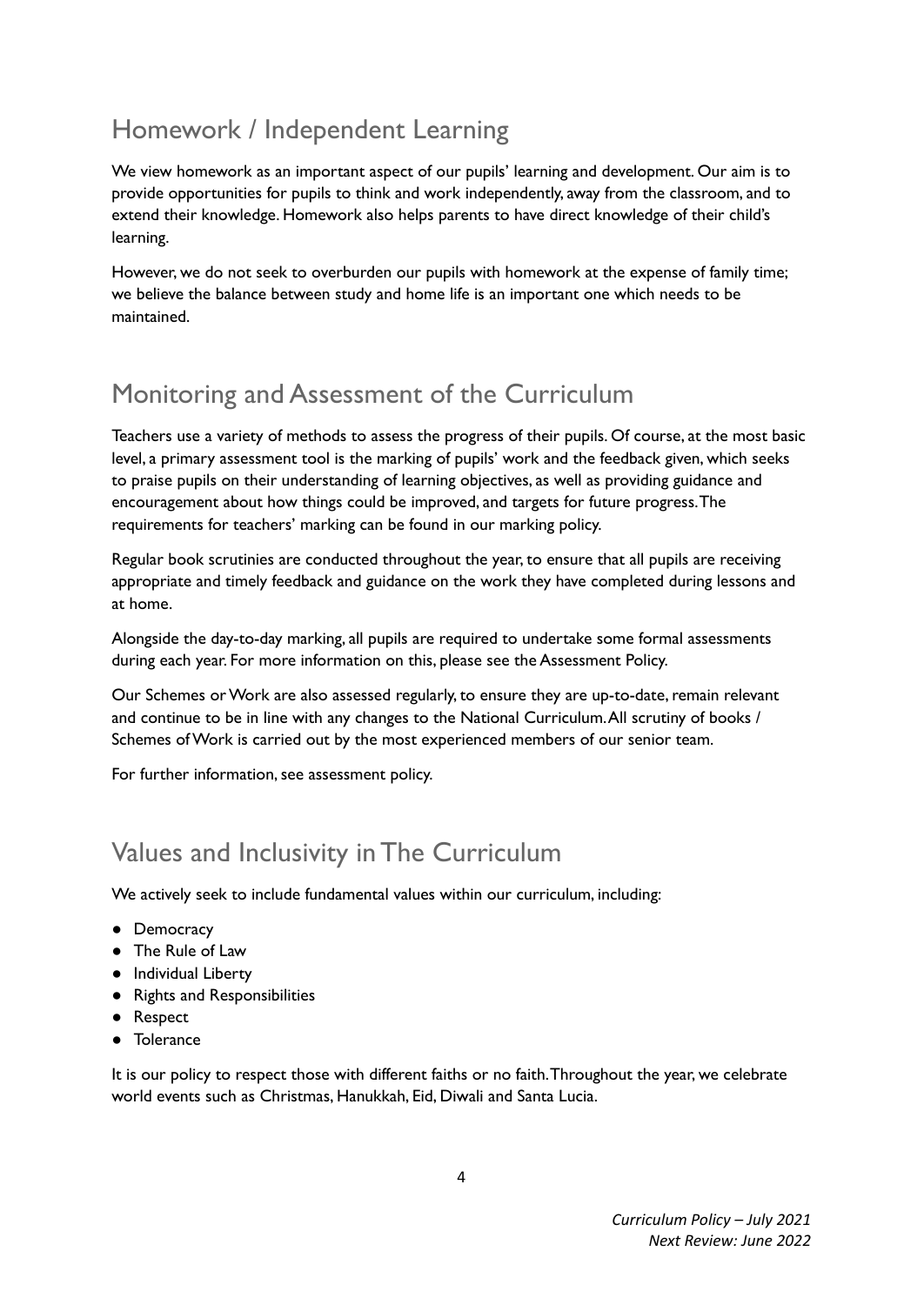Equally, pupils at Heathside can be confident that all similarities and differences in regard to fluidity of gender identity will be accepted, respected and celebrated.

# Curriculum Policy – EYFS

## Play and Exploration

The EYFS at Heathside has a play-based approach to learning and development.Well-planned and purposeful play, both indoors and outdoors, is a key way in which young children learn with enjoyment and challenge.Through play, children explore and develop learning experiences which help them make sense of the world.They develop thinking skills, independence and self-discipline. Children have opportunities to be creative, experiment and test ideas.

## Teaching and Learning

Teaching and learning opportunities ensure children develop physically, linguistically, intellectually and emotionally. It builds on what children already know and can do and inspires a confident disposition to learning through meaningful, imaginative, challenging and enjoyable experiences.We value the development of the whole child and children at Heathside are highly resilient. Specialist Lessons include: Gymnastics,Yoga, French, Music, Swimming, P.E. and Forest School (from Upper Nursery) Extra-Curricular clubs include: Capoeira, Science, Chess,Art and Craft, Ballet, Dance, Creative Movement, Spanish and Mandarin.

## Planning the Curriculum

The curriculum is planned around observations of children, their strengths, interests and needs, as well as the teachers' understanding of what necessary skills will help each child to achieve their objectives. Indoor and outdoor play-based activities encourage child-initiated as well as adult-led activities.

- We meet the varying needs of children through:
- Planning opportunities that build on children's knowledge and experience
- Using a range of teaching and learning strategies based on children's needs
- Provide a stimulating environment to motivate children's learning where the contribution of all children is valued
- Use resources which reflect diversity and are free from discrimination and stereotyping
- Valuing the local community and environment as a source of learning opportunities
- Using displays, resources and equipment that reflect the community in which the children live including role-play areas
- Provide activities relating to a wide range of religious, ethnic and cultural celebrations
- Planning challenging activities according to children's level of development
- Monitoring children's progress and take appropriate action to support as necessary
- Please also see school SEN Policy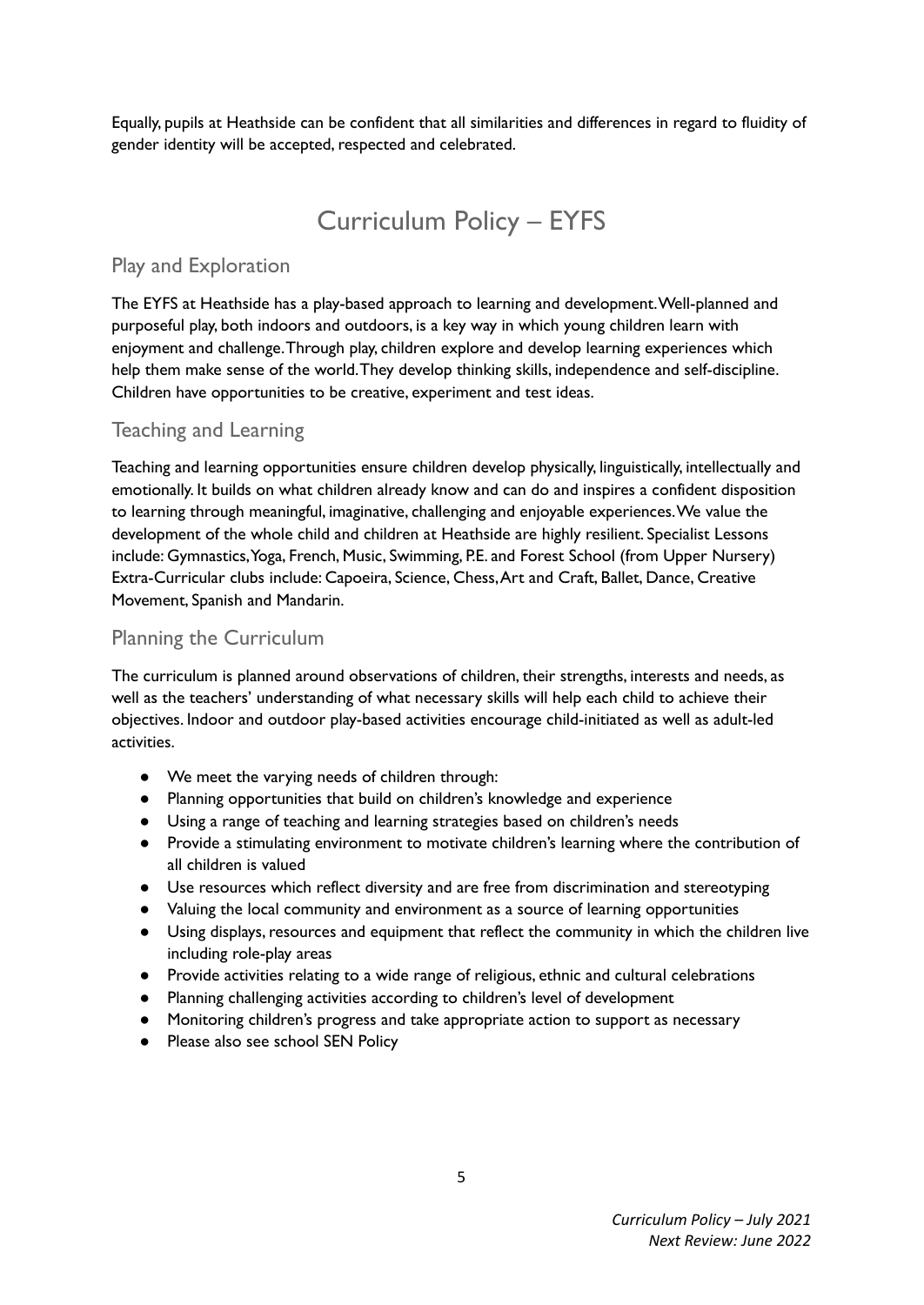# Key Stage 1 and 2 - The Cornerstones Curriculum

Here at Heathside we are using the Cornerstones Curriculum Maestro resource that gives a broad and balanced, knowledge and skills-based curriculum that enables teachers to plan efficiently and identify any gaps in the national curriculum coverage.

Every project features a weekly plan that develops over the course of a week. Each lesson is linked to an essential skill and the national curriculum programme of study.The resources available to teachers include videos, presentations, reading texts, picture cards, and display banners, amongst other things.

Additionally, literacy is integral to all the topics covered, giving children the opportunity to use their reading, writing and language skills across the curriculum.

## Subjects in the Cornerstones Curriculum

The areas of the curriculum that are covered are:

- Geography
- History
- PSHE
- Science
- Computing
- Design and Technology

There are also additional links with subjects that are taught discretely at Heathside:

- Art and Design
- English
- Maths
- Music
- PE

The Cornerstones Learning Pathway

### **Engage**

- Set the scene and provide the context for learning
- Spark children's curiosity using interesting starting points

### **Develop**

- Teach facts and information for deeper understanding and knowledge
- Demonstrate new skills and allow time for consolidation

### **Innovate**

● Provide imaginative scenarios that encourage creative thinking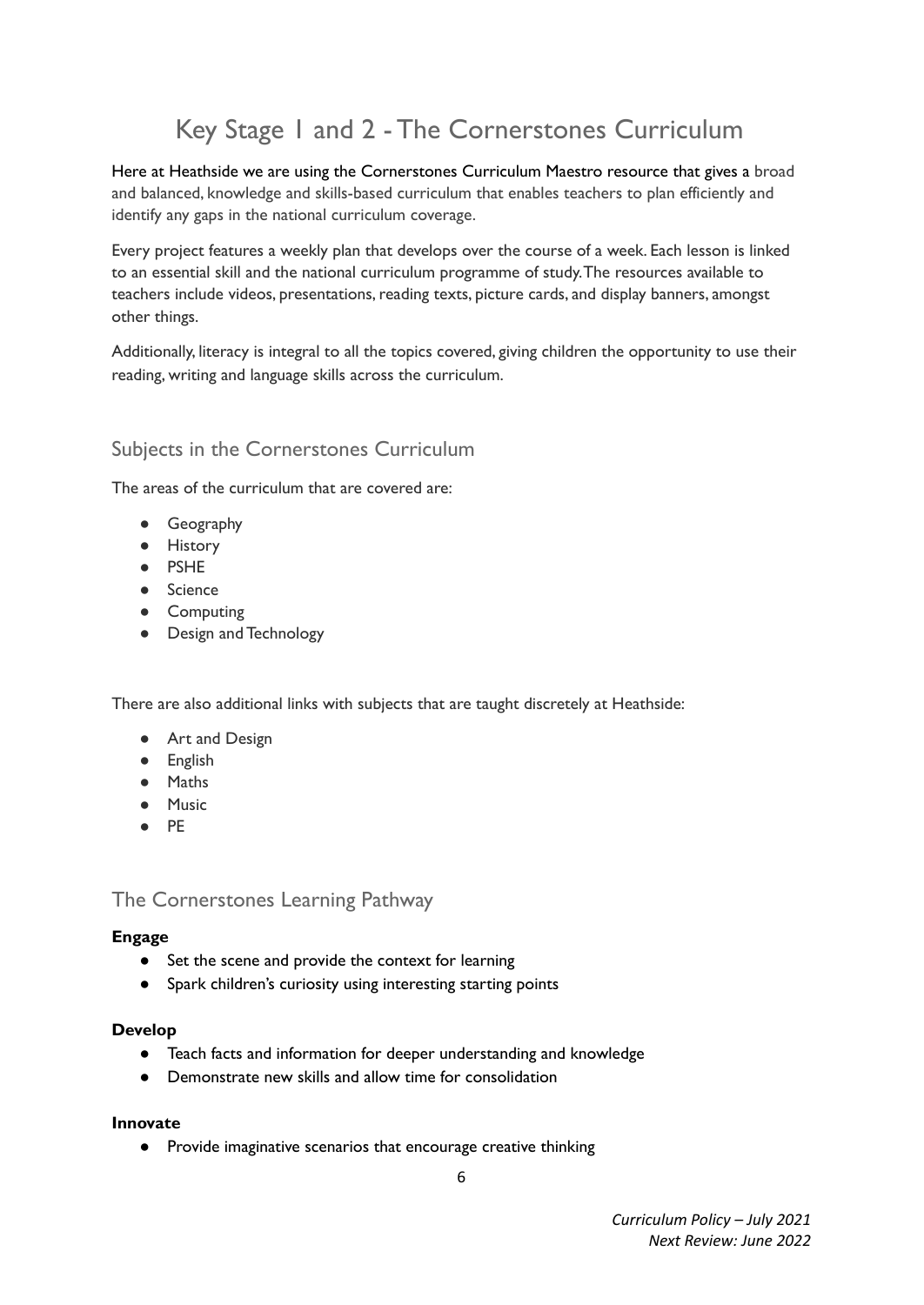● Enable children to apply previously learned skills

## **Express**

- Provide environments for reflective talk
- Create opportunities for shared evaluation

## Maths across the curriculum

## KS1 Maths

Heathside follows the National Curriculum as a guideline and we use a range of resources including Galore Park, Maths on Target, Hamilton Trust and Power Maths to challenge our more able students. The classwork and homework are differentiated for different abilities.The children work through written activities, maths problems and interactive whiteboard games for one hour per day. Once a week the pupils are tested on their mental arithmetic.

## KS2 Maths

In years 3, 4, 5, and 6 maths becomes focused on the subject areas that are required for the  $11+$ exams.Alongside covering the national curriculum and Galore Park syllabus questions taken from 11+ papers are studied both in class and for homework. KS2 classes are organised into three small groups

## KS3 Mathematics

In years 7 and 8 the pupils follow the Common Entrance syllabus for mathematics.This comprehensive and flexible syllabus is designed to prepare both pupils who will be taking the Common Entrance exam at the end of year 8, and pupils who will begin their GCSE mathematics course inYear 9.

Across Key Stage 3, the mathematics syllabi at Heathside promote the learning of mathematics by discovery and experimentation rather than by rote.This fosters a deeper understanding of the mathematical concepts the pupils will be studying. Regular half-termly assessments facilitate the oversight of the progress the pupils are making in their mathematics lessons.

The pupils at Heathside begin studying the Edexcel GCSE Mathematics exam course in Year 9. This aligns with Eaton Square and allows 3 years of study rather than the standard allocation of 2 years allows for more in depth analysis of each area of the maths curriculum.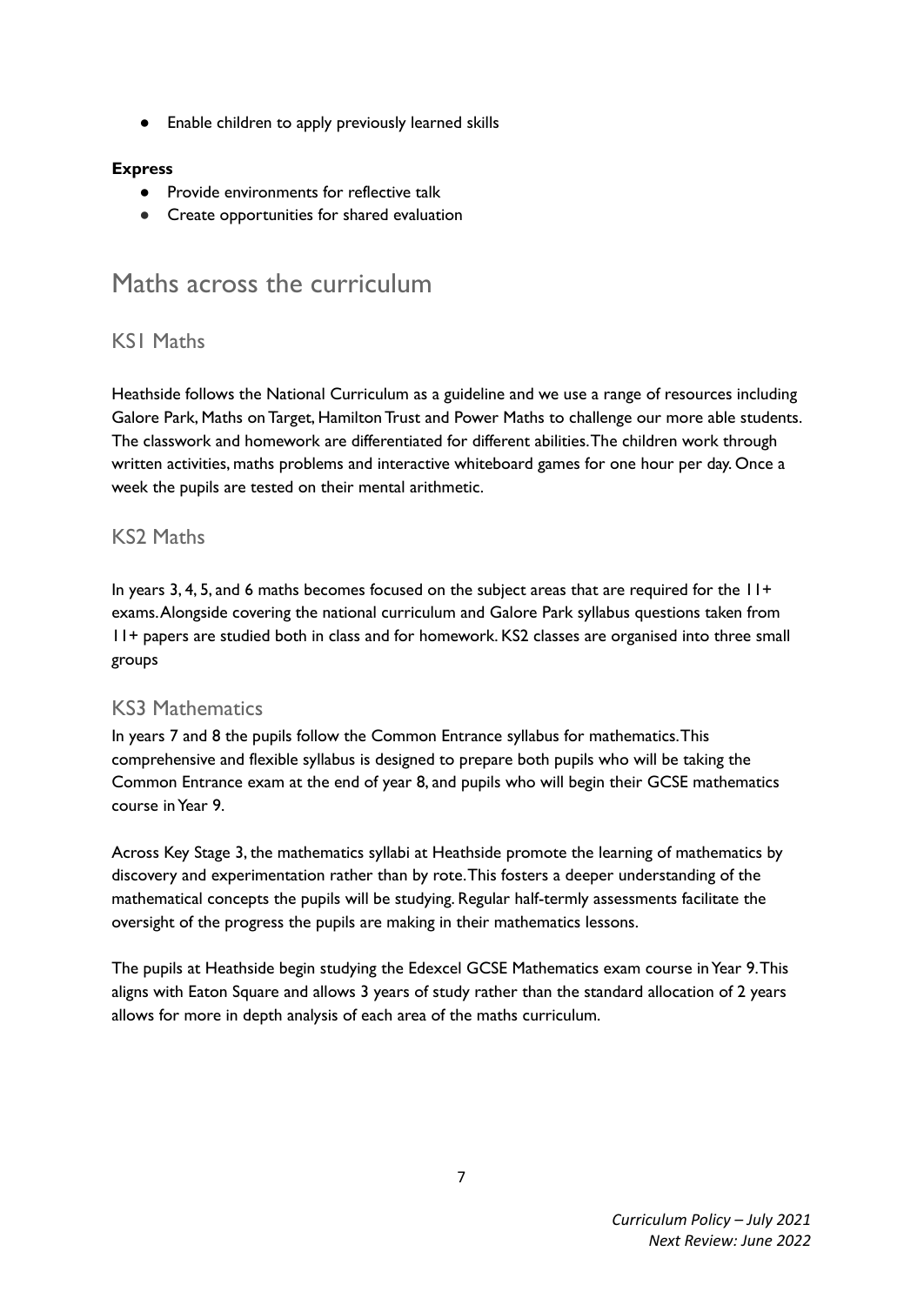# English across the curriculum

## KS1 & 2 English

The KS1 & 2 English curriculum has been planned in detail with progression for both reading and writing across each year group outlined clearly for teachers.The English curriculum follows the national curriculum guidelines and is assessed according to Heathside internal guidelines with clear moderation documents to support all teachers.The non negotiables for teaching English at Heathside to ensure the consistency of learning across the school are as follows:

## Key Stage One:Year 1 & 2

- The learning objective will always be displayed at the beginning of the lesson. It will be specific about the skills the children are going to learn in that lesson, e.g.To start my sentence with a capital letter.
- All lessons will be differentiated to ensure every child is able to access the lesson and make progress.

## Reading

- Children will read to an adult at least twice a week
- Children encouraged to talk about what they have read
- Phonics to be taught daily
- The class novel should be read daily

## **Writing**

- All units will have a 'hook'.This can be a book, an extract, video clip etc.
- WAGOLLs to be used throughout a writing unit
- Start to look at the simple features of texts
- Teachers to use modelled writing before children carry out their written pieces
- A good balance of fiction, non-fiction and poetry will be taught
- Handwriting to we taught weekly and practised a couple of times during the week
- Children should be doing a piece of writing each week.
- Children to complete an independent piece of writing fortnightly for their Writing Portfolios.
- Children taught to use success criteria to assess their work

## Key Stage Two:Year 3 – 6

- The learning objective will always be displayed at the beginning of the lesson. It will be specific about the skills the children are going to learn in that lesson, e.g.To punctuate direct speech correctly in a story.
- All lessons will be differentiated to ensure every child is able to access the lesson and make progress.

## Reading

- Children should be changing their home readers weekly (or fortnightly for longer books).
- Adults to listen to children read by asking them to read aloud in lessons, particularly in reading lessons
- Reading strategies for reading unknown words should be taught
- Comprehension skills to be taught weekly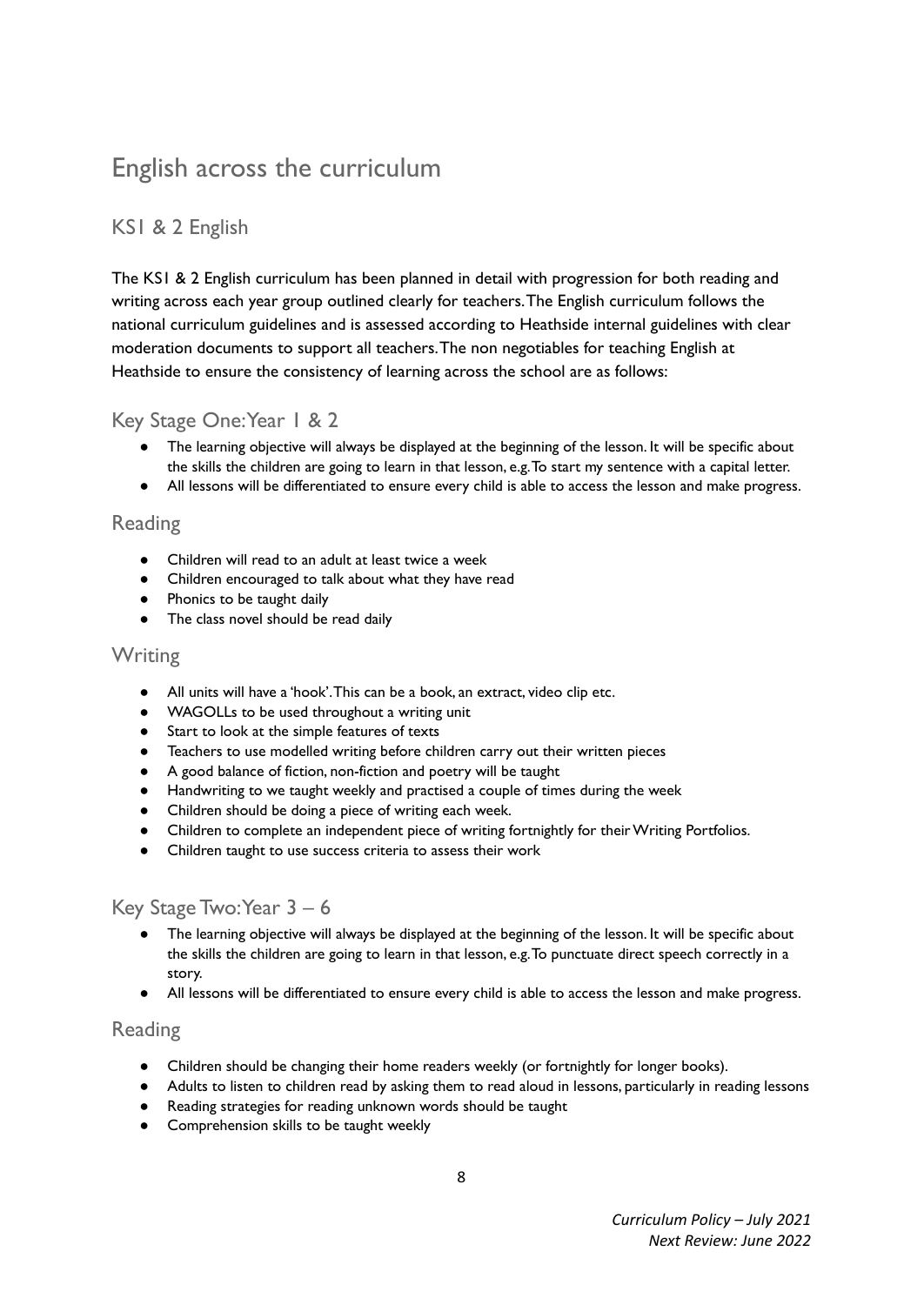● The class novel should be read daily

## **Writing**

- All units will have a 'hook'. This can be a book, an extract, video clip etc.
- WAGOLLs to be used throughout a writing unit
- At the beginning of a unit, children should be looking at the features of a text and building success criteria
- Children should be taught how to use the success criteria to assess their own work and to set themselves targets
- Teachers to use modelled writing before children carry out their written pieces
- A good balance of fiction, non-fiction and poetry will be taught
- Children should be aware of the purpose of their writing and the intended audience
- Grammar and punctuation skills are taught in context.
- Handwriting to we taught weekly and practised a couple of times during the week
- Spelling rules to be taught weekly
- Children should be doing a piece of writing each week. This doesn't need to be a full piece of writing; it could be a setting description or the opening to a story.
- **●** Children to complete an independent piece of writing fortnightly for theirWriting Portfolios.

## KS3 English

In KS3 students have **5 lessons of English per week** covering the key skills and topics to prepare them fully for the demands of GCSE. Each year students complete a program of study that mirrors that of KS4 at the same time as providing a rich, in-depth study of the texts and practice and mastery of skills required by the national curriculum.

### **Literature and language**

**3 lessons per week** cover a key literature or language component.Across the year every student will study a 19<sup>th</sup> century prose text, a 20<sup>th</sup> or 21<sup>st</sup> century/modern prose text or play, a poetry anthology consisting of poems ranging from the 14<sup>th</sup> century to the present day and from a variety of cultures, nationalities and genres, as well as a Shakespeare play. Language components are spread throughout the year, as well as being incorporated within the literature schemes and cover writing to describe, writing to argue and narrative writing. The language components also cover a range of short form non-fiction texts from the 19  $^{\rm th}$ , 20  $^{\rm th}$  and 21<sup>st</sup> centuries. Each scheme incorporates the explicit practice of spoken language and listening through speeches, debate, discussion and talk.

### **Writing for accuracy**

**1 lesson per week** is dedicated to mastering writing accuracy with a focus on learning, applying and practicing the rules of grammar, punctuation, paragraphing and structure and creative and effective use of a range of writing strategies.

### **Vocabulary**

**1 lesson per week** is dedicated to vocabulary acquisition, usage and spelling to ensure children develop and apply an increasingly broad range of exact, accurate and expressive vocabularies in their academic studies, and verbal communication.This is a cross-subject approach so children maintain a constant acquisition and application of new tier 2 and tier 3 vocabularies from a range of disciplines to improve the richness and technical mastery of their word knowledge.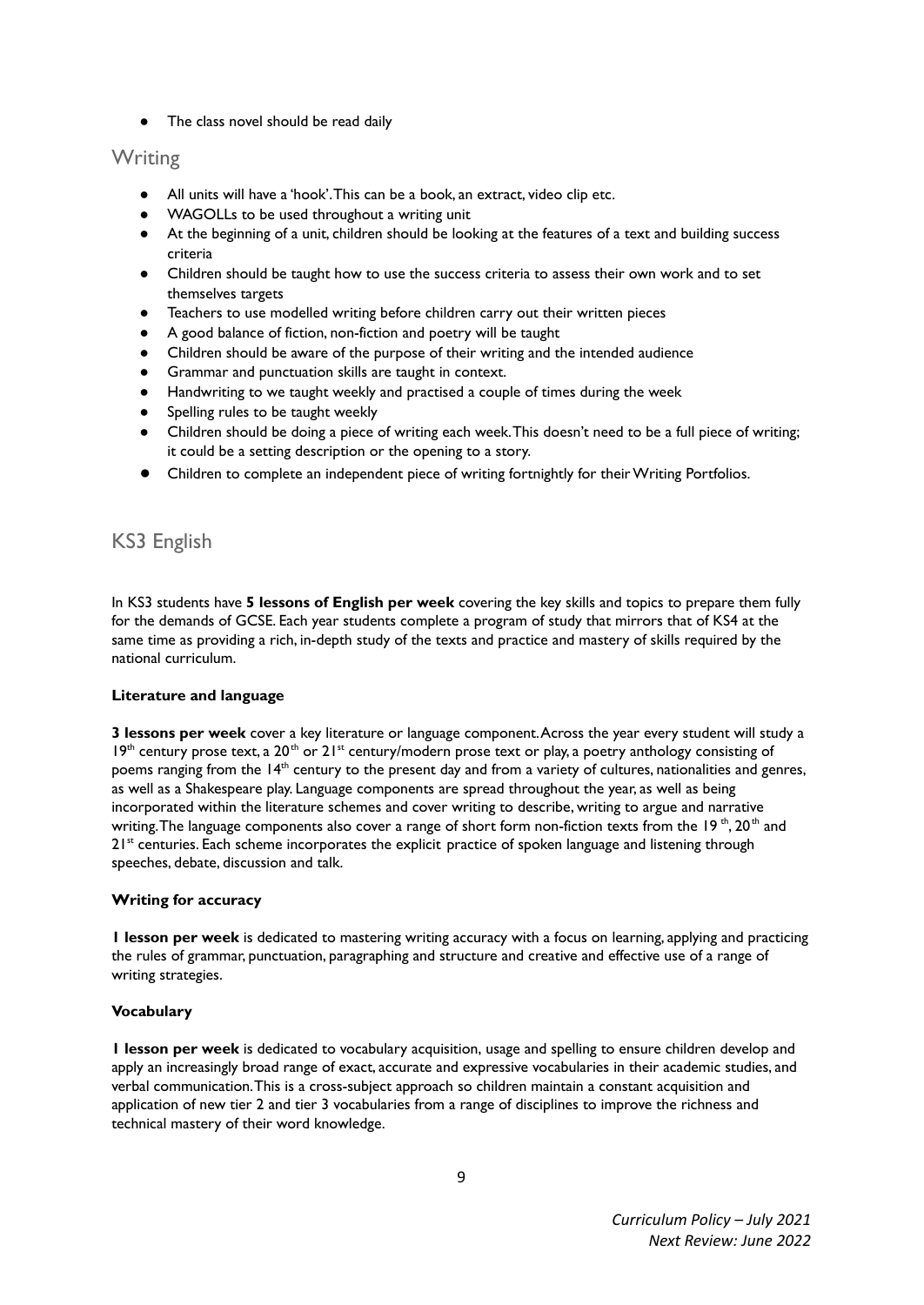In addition, there are 3 morning periods per week dedicated to reading for pleasure covering a range of texts to support pupil's literacy and their knowledge of, and interest in, the world around them.

## Science across the curriculum

## KS1 and 2 Science

Science at KS1 and 2 is taught through the cornerstones curriculum, with an additional "STEM" lesson per week for all students to address any aspects of the science KS1 & 2 curriculum not covered by the chosen cornerstones topics.

## KS3 Science

Science in KS3 is broken down into topics to cover the KS3 national curriculum in Biology, Chemistry and Physics.They are taught by subject specialists and will cover 6 topics per year.

## PSHE, SRE & British Values

PSHE in KS1 & 2 is mapped through the cornerstones curriculum. In KS3 and 4, pupils have dedicated PSHE lessons each week plus cross curricular links are mapped into all other subjects through the schemes of work.

For further information, see the PSHE policy.

# Key Stage 3

## Ethos

The Key Stage 3 national curriculum is followed in years 7-9.All students will have a solid KS3 foundation with the 13+ knowledge base being embedded alongside skills and cross curricular links. Curricula in KS3 has been aligned with Eaton Square to ensure a seamless transition between the schools.

## A Heathside High Learner

Pupils in the High School will be encouraged to develop the following learning traits:

● **Impartial** – Consider situations, whatever they may be, without prejudice